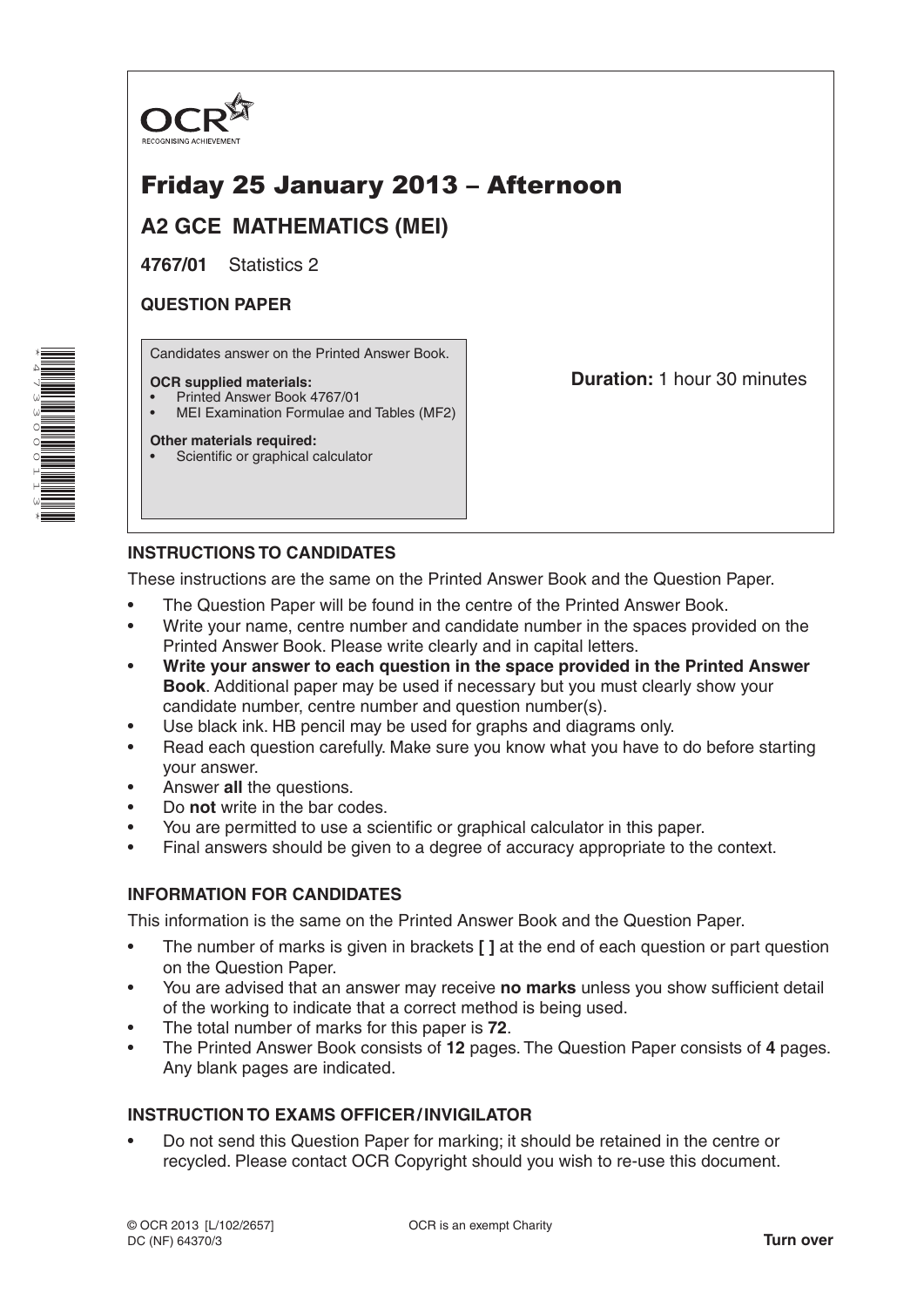**1**  A manufacturer of playground safety tiles is testing a new type of tile. Tiles of various thicknesses are tested to estimate the maximum height at which people would be unlikely to sustain injury if they fell onto a tile. The results of the test are as follows.

| Thickness $(t \text{ mm})$ | 20   | 40   | 60   | 80         | 100  |
|----------------------------|------|------|------|------------|------|
| Maximum height $(hm)$      | 0.72 | 0.09 | 1.62 | $\sqrt{9}$ | 2.34 |

- **(i)** Draw a scatter diagram to illustrate these data. **[3]**
- **(ii)** State which of the two variables is the independent variable, giving a reason for your answer. **[1]**
- **(iii)** Calculate the equation of the regression line of maximum height on thickness. **[5]**
- **(iv)** Use the equation of the regression line to calculate estimates of the maximum height for thicknesses of
	- $(A)$  70 mm,
	- $(B)$  120 mm.

**Comment on the reliability of each of these estimates.** [4]

- **(v)** Calculate the value of the residual for the data point at which  $t = 40$ . [3]
- **(vi)** In a further experiment, the manufacturer tests a tile with a thickness of 200 mm and finds that the corresponding maximum height is 2.96m. What can be said about the relationship between tile thickness and maximum height? **[3]**
- **2**  John is observing butterflies being blown across a fence in a strong wind. He uses the Poisson distribution with mean 2.1 to model the number of butterflies he observes in one minute.
	- **(i)**  Find the probability that John observes

| $(A)$ no butterflies in a minute,         |  |
|-------------------------------------------|--|
| $(B)$ at least 2 butterflies in a minute, |  |

- (*C*) between 5 and 10 butterflies inclusive in a period of 5 minutes. **[3]**
- **(ii)** Use a suitable approximating distribution to find the probability that John observes at least 130 butterflies in a period of 1 hour. **[5]**

In fact some of the butterflies John observes being blown across the fence are being blown in pairs.

**(iii)** Explain why this invalidates one of the assumptions required for a Poisson distribution to be a suitable model. **[1]**

John decides to revise his model for the number of butterflies he observes in one minute. In this new model, the number of pairs of butterflies is modelled by the Poisson distribution with mean 0.2, and the number of single butterflies is modelled by an independent Poisson distribution with mean 1.7.

**(iv)** Find the probability that John observes no more than 3 butterflies altogether in a period of one minute.

**[5]**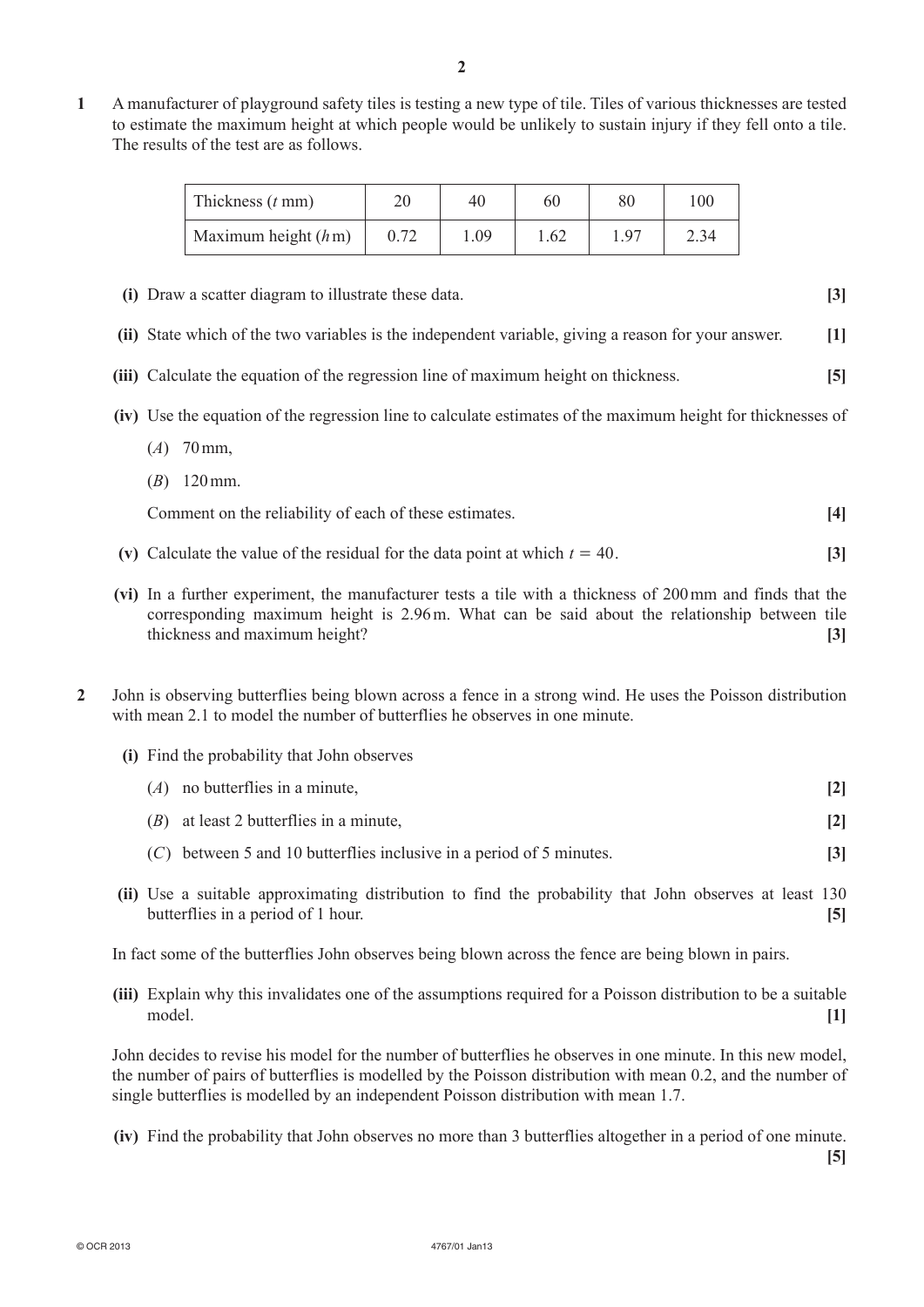**3**  The amount of data, *X* megabytes*,* arriving at an internet server per second during the afternoon is modelled by the Normal distribution with mean 435 and standard deviation 30.

 **(i)**  Find

$$
(A) \quad P(X < 450), \tag{3}
$$

$$
(B) \quad P(400 < X < 450). \tag{3}
$$

**(ii)** Find the probability that, during 5 randomly selected seconds, the amounts of data arriving are all between 400 and 450 megabytes. **[2]**

The amount of data, *Y* megabytes, arriving at the server during the evening is modelled by the Normal distribution with mean  $\mu$  and standard deviation  $\sigma$ .

- **(iii)** Given that  $P(Y \le 350) = 0.2$  and  $P(Y \ge 390) = 0.1$ , find the values of  $\mu$  and  $\sigma$ . [5]
- **(iv)** Find values of *a* and *b* for which  $P(a \le Y \le b) = 0.95$ . [4]
- **4 (a)**  A random sample of 60 students studying mathematics was selected. Their grades in the Core 1 module are summarised in the table below, classified according to whether they worked less than 5 hours per week or at least 5 hours per week. Test, at the 5% significance level, whether there is any association between grade and hours worked.

|       |            | Hours worked |            |  |
|-------|------------|--------------|------------|--|
|       |            | Less than 5  | At least 5 |  |
| Grade | A or B     | 20           |            |  |
|       | C or lower | 13           | 16         |  |

**[9]**

**(b)** At a canning factory, cans are filled with tomato purée. The machine which fills the cans is set so that the volume of tomato purée in a can, measured in millilitres, is Normally distributed with mean 420 and standard deviation 3.5. After the machine is recalibrated, a quality control officer wishes to check whether the mean is still 420 millilitres. A random sample of 10 cans of tomato purée is selected and the volumes, measured in millilitres, are as follows.

417.2 422.6 414.3 419.6 420.4 410.0 418.3 416.9 418.9 419.7

Carry out a test at the 1% significance level to investigate whether the mean is still 420 millilitres. You should assume that the volumes are Normally distributed with unchanged standard deviation. **[9]**